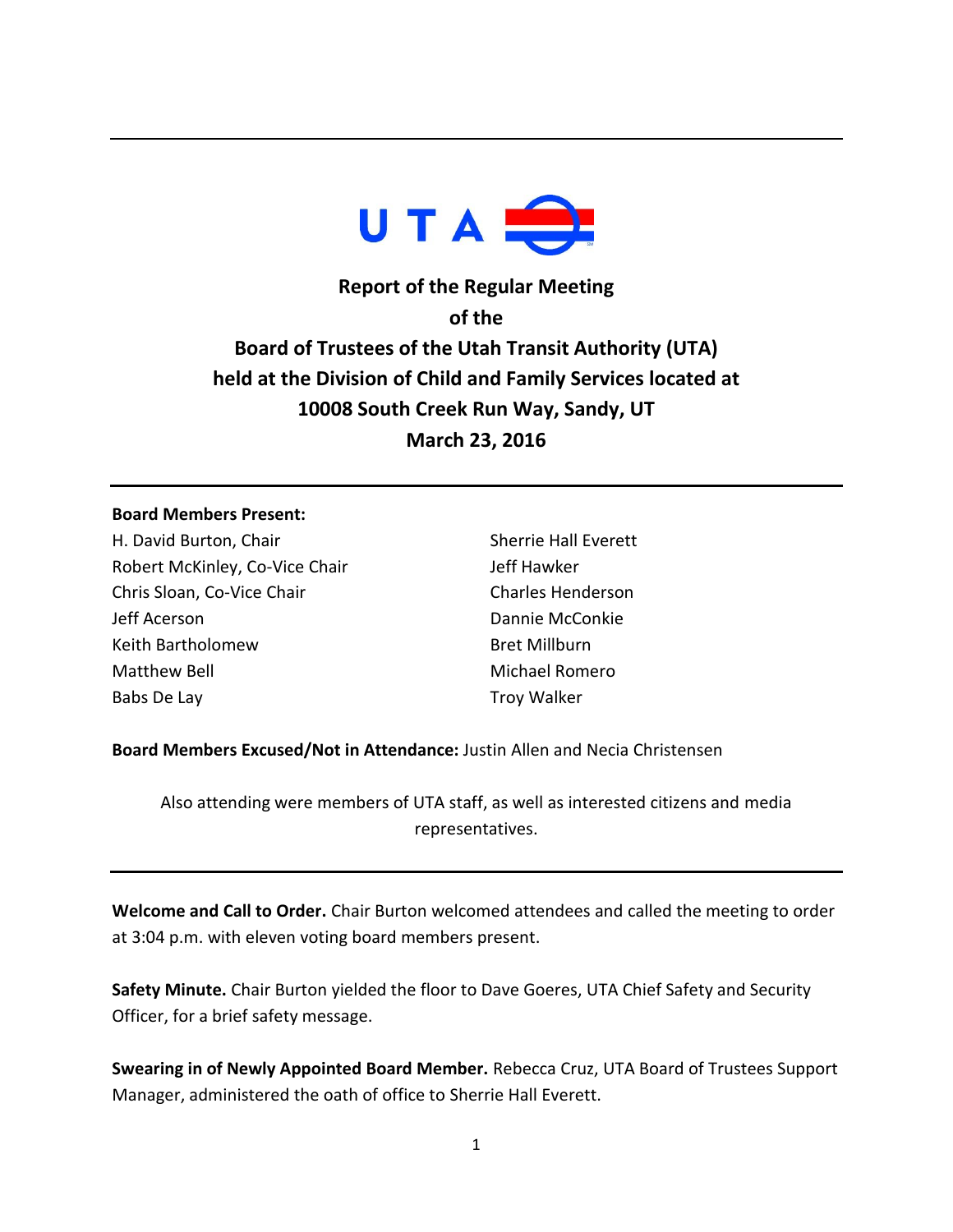**Public Comment.** No public comment was given.

Trustee Millburn joined the meeting at 3:09 p.m.

**Special Comments from Sandy City Mayor Tom Dolan and Sandy Chamber of Commerce President Stan Parrish.** Sandy Chamber of Commerce Stan Parrish and Sandy City Mayor Tom Dolan delivered comments.

Trustee Acerson joined the meeting at 3:25 p.m.

## **Resolutions.**

**R2016-03-01: Adoption of Final 2016 Goals.** Trustee Henderson explained the resolution and indicated the investment per rider (IPR) number in the goals would be \$4.18. A motion to approve the resolution was made by Trustee Henderson and seconded by Trustee Bartholomew. Questions were posed by the board and answered by staff. The motion carried by unanimous consent with thirteen aye votes.

**R2016-03-02: Acceptance of the Ogden Locally Preferred Alternative Adoption.** Trustee Henderson outlined the locally preferred alternative. A motion to approve the resolution was made by Trustee Henderson and seconded by Trustee Bell. The motion carried by unanimous consent.

**President/CEO Report.** Jerry Benson, UTA Interim President/CEO, delivered a report on topics including:

- A performance-based planning and programming peer review
- UTA's selection as transportation provider for the National Veterans Wheelchair Games
- A site visit with officials from Brigham Young University

## **Informational Items.**

**TOD Overview.** Mr. Benson and Jayme Blakesley, UTA General Counsel, spoke about UTA's objectives in transit-oriented development (TOD) planning and a review of UTA's TOD implementation process.